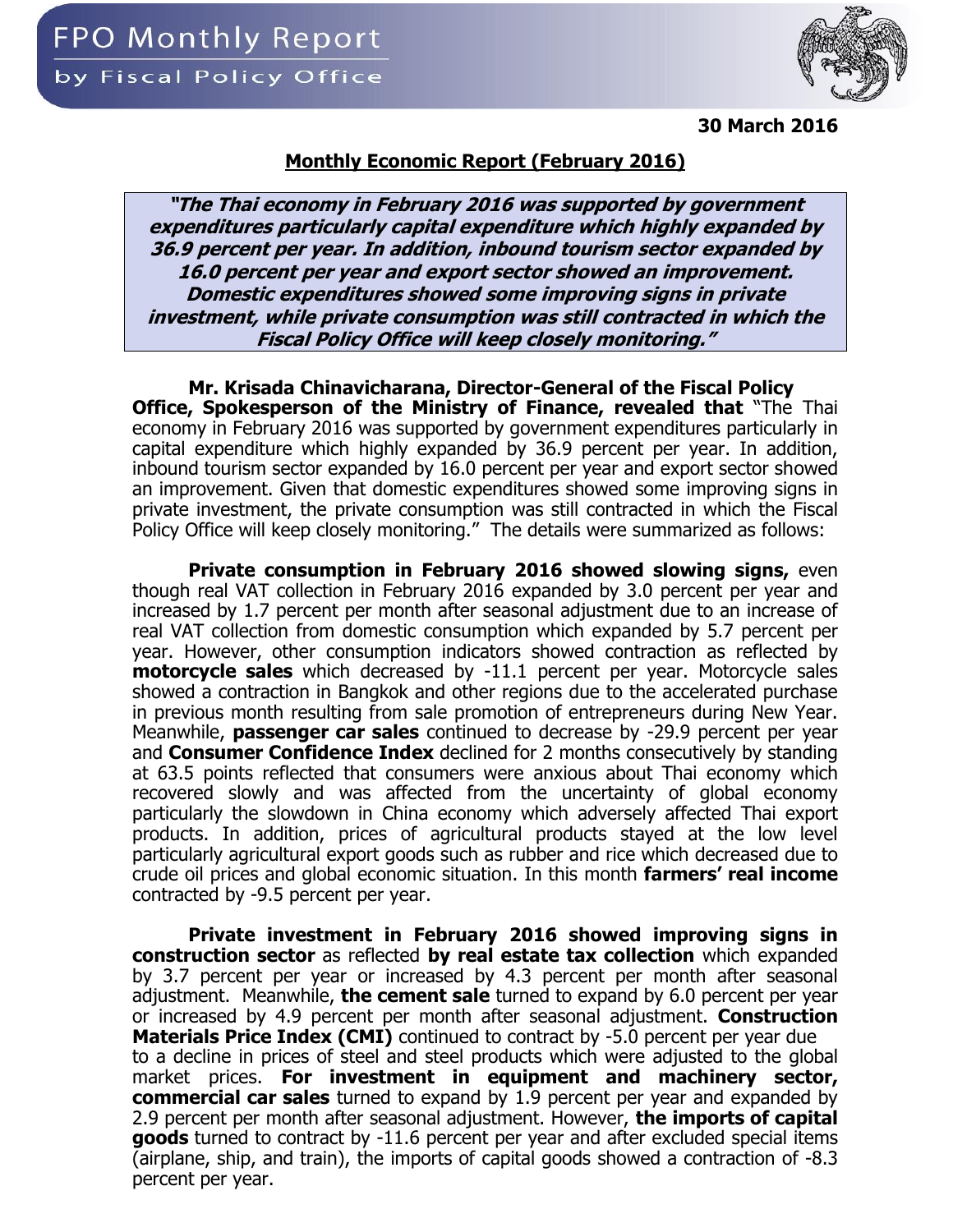**Fiscal indicators in February 2016 showed the role of fiscal policy to support continuously Thai economy particularly from the government expenditures in accelerating public investments which showed high expansion.** Total government expenditure was disbursed at 160.6 billion baht or expanded by 6.8 percent per year. The annual budgetary expenditure was disbursed at 138.6 billion baht or increased by 5.5 percent per year where its expenditure comprised (1) current expenditure which was disbursed at 108.9 billion baht, decreased by -0.8 percent per year and (2) capital expenditure which was disbursed at 29.8 billion baht, expanded by 36.9 percent per year. The net government revenue collection (net of allocation to local authorities) amounted at 154.1 billion baht, expanded by 3.0 percent per year. As a result, the budget balance showed the deficit of -13.9 billion baht.

**External demand as reflected by exports** in February 2016 **showed improving signs.** The export value in terms of U.S. dollars (USD) expanded by 10.3 percent per year and expanded by 17.6 percent per month after seasonal adjustment. The expansion of this export value came from temporary exported goods in some special commodities such as gold and weapons. Consequently, export value after excluding gold showed an expansion of 0.2 percent per year. The exports this month expanded in almost all destinations particularly main trade partners such as Japan, EU, U.S.A., Hong Kong, and ASEAN-5 where the export expansion mainly came from commodities in agro industry such as canned and processed fruits and vegetables, sugar cane, and gem and jewellery.

**Supply side expanded from tourism sector** as reflected by **the number of inbound foreign tourists** in February 2016 which was recorded at 3.1 million persons, expanded consecutively by 16.0 percent per year or increased by 4.0 percent per month after seasonal adjustment. The good expansion was mainly caused by tourists from East Asia and Europe which expanded 2 months consecutively while tourists from Russia turned to be the first expansion in 22 months since April 2014. Meanwhile, the **Agricultural Production Index (API)** showed a contraction of -2.0 percent per year mainly from agricultural products i.e. paddy, cassava, corn, and oil palm. **Manufacturing Production Index (MPI)**  contracted by -1.6 percent per year but expanded by 1.9 percent per month after seasonal adjustment. **Thai Industries Sentiment Index (TISI)** was at 85.1 points lower from previous month due to an anxiety of purchase power decelerated in regions, drought problem, and global economic slowdown.

**Internal stabilities remained favourable and external stabilities remained robust. Headline inflation** in February 2016 was -0.5 percent per year and **Core inflation** was 0.7 percent per year. **Meanwhile, unemployment rate** was 0.9 percent of total labor force or equivalent to 340,000 unemployed persons. **Public debt to GDP** at the end of January 2016 stood at 44.1 percent of GDP below the Fiscal Sustainability Framework of 60 percent to GDP. **External economic stability** remained robust reflecting the resilient ability to risk from the volatilities in global economy as **the international reserves** at the end of February 2016 were high at 168.0 billion USD, or approximately 3.1 times of short-term external debt.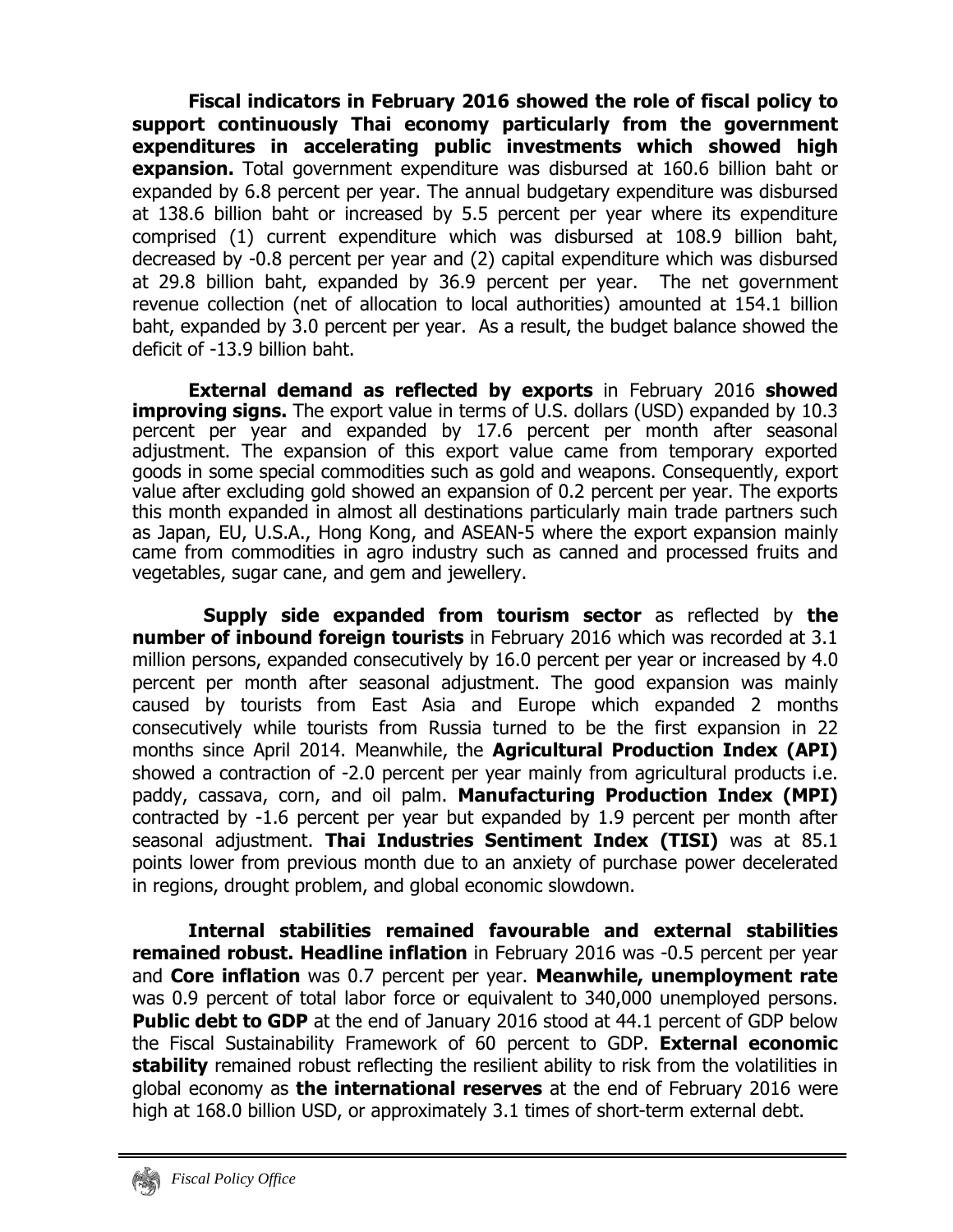## **Monthly Economic Report (February 2016)**

## **"The Thai economy in February 2016 was supported by government expenditures particularly capital expenditure which highly expanded by 36.9 percent per year. In addition, inbound tourism sector expanded by 16.0 percent per year and export sector showed an improvement. Domestic expenditures showed some improving signs in private investment, while private consumption was still contracted in which the Fiscal Policy Office will keep closely monitoring."**

**1. Private consumption in February 2016 showed slowing signs,** even though real VAT collection in February 2016 expanded by 3.0 percent per year and increased by 1.7 percent per month after seasonal adjustment due to an increase of real VAT collection from domestic consumption which expanded by 5.7 percent per year. However, real VAT collection from imports decreased by -1.3 percent per year due to import values which declined from the decrease in crude oil prices in global market. Meanwhile, **the motorcycle sales** contracted by -11.1 percent per year due to the contraction of the sales in Bangkok and regions which declined by -0.5 and -14.2 percent per year, respectively. This contraction was due to the accelerating purchase from previous month which was a result of sale promotion of entrepreneurs during New Year, and an increase in farmers' income in previous month. Likewise, passenger car sales continued to decrease by -29.9 percent per year. In addition, **Consumer Confidence Index** decreased for 2 months consecutively by standing at 63.5 points as consumers were anxious about Thai economy which recovered slowly and was affected from the uncertainty of global economy particularly the economic slowdown of China that affected unrecovered exports of Thailand. In addition, prices of agricultural products stayed at the low level particularly agricultural export goods such as rubber and rice which declined from crude oil's prices and global economic situation and this affected consumers' purchasing power to stay at low level. Meanwhile, **the imports of consumer goods** contracted by -4.2 percent per year and real farmers' income contracted by - 9.5 percent per year.

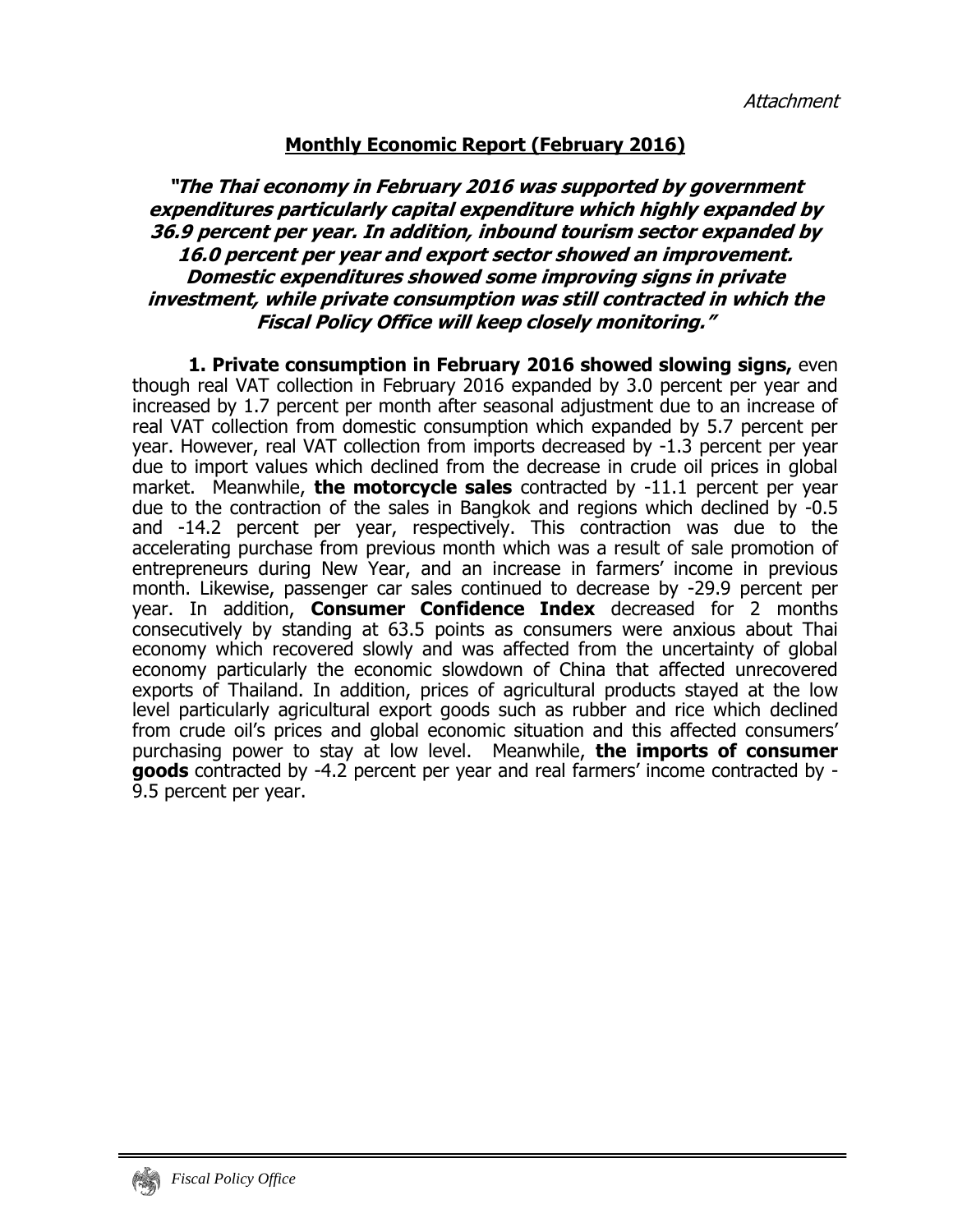| <b>Private Consumption</b>                | 2015    |                |                | 2015           | 2016    |         |         |            |
|-------------------------------------------|---------|----------------|----------------|----------------|---------|---------|---------|------------|
| <b>Indicators</b>                         |         | Q <sub>1</sub> | Q <sub>2</sub> | Q <sub>3</sub> | Q4      | Jan.    | Feb.    | <b>YTD</b> |
| Real Value Added Tax Collection (%yoy)    | 1.0     | 1.0            | 1.7            | $-0.7$         | 2.1     | $-0.6$  | 3.0     | 1.0        |
| %gog_SA /%mom_SA                          |         | 1.0            | $-0.5$         | $-1.4$         | 2.8     | $-4.4$  | 1.7     |            |
| Imports of Consumer Goods (%yoy)          | 2.2     | 10.8           | 2.0            | 1.5            | $-4.4$  | $-2.9$  | $-4.2$  | $-3.5$     |
| %gog_SA / %mom_SA                         |         | 0.0            | $-3.8$         | 0.0            | $-1.1$  | 0.0     | $-4.8$  |            |
| Passenger Car Sales (%yoy)                | $-19.1$ | $-12.5$        | $-27.3$        | $-24.9$        | $-11.7$ | $-30.0$ | $-29.9$ | $-30.0$    |
| %gog_SA / %mom_SA                         |         | $-4.4$         | $-13.6$        | $-5.5$         | 12.2    | $-18.6$ | $-3.3$  |            |
| Motorcycle Sales (%yoy)                   | $-0.2$  | 10.9           | $-2.9$         | $-10.6$        | 2.3     | 12.9    | $-11.1$ | 0.5        |
| %gog_SA / %mom_SA                         |         | 9.5            | $-11.9$        | $-2.6$         | 8.8     | 5.1     | $-19.5$ |            |
| Farmers' real incomes (calculated by FPO) | $-9.9$  | $-3.6$         | $-12.9$        | $-5.0$         | $-15.0$ | $-7.0$  | $-9.5$  | $-8.2$     |
| Consumer Confidence Index                 | 64.7    | 68.4           | 64.9           | 61.8           | 63.6    | 64.4    | 63.5    | 64.0       |

**2. Private investment in February 2016 showed improving signs in construction sector** as reflected **by real estate tax collection** which turned to increase by 3.7 percent per year and increased by 4.3 percent per month after seasonal adjustment. Meanwhile, **the cement sale** turned to expand by 6.0 percent per year and increased by 4.9 percent per month after seasonal adjustment. **Construction Materials Price Index (CMI)** continued to decrease with slower rate at -5.0 percent per year due to the declining prices in steel and steel products which decreased by -12.0 percent per year from declining prices in world steel market**. For investment in equipment and machinery sector, commercial car sales** expanded by 1.9 percent per year and increased by 2.9 percent per month after seasonal adjustment. Meanwhile, **the imports of capital goods** contracted by -11.6 percent per year and the imports of capital goods excluding special items (airplanes, ships, and trains) contracted by -8.3 percent per year.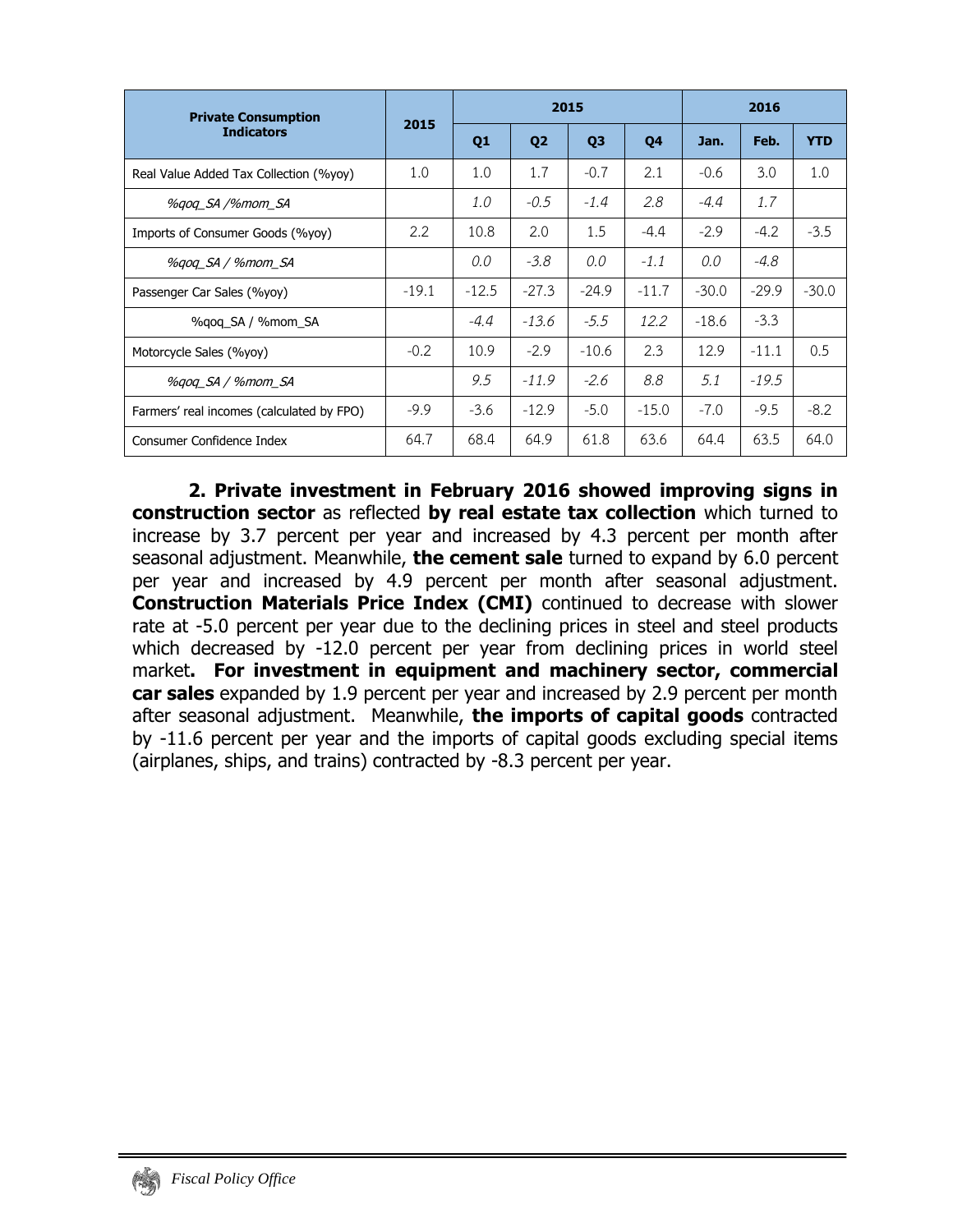|                                                                        |        |         |                | 2558           |        |         | 2559    |            |  |  |
|------------------------------------------------------------------------|--------|---------|----------------|----------------|--------|---------|---------|------------|--|--|
| <b>Private Investment Indicators</b>                                   | 2558   | Q1      | Q <sub>2</sub> | Q <sub>3</sub> | 04     | Jan.    | Feb.    | <b>YTD</b> |  |  |
| Construction sector                                                    |        |         |                |                |        |         |         |            |  |  |
| Real estate tax collection (%yoy)                                      | 8.4    | 7.3     | 2.9            | $-0.5$         | 21.2   | $-7.2$  | 3.7     | $-1.9$     |  |  |
| %qoq SA / %mom SA                                                      |        | $-1.5$  | $-4.5$         | 4.8            | 21.7   | $-34.7$ | 4.3     |            |  |  |
| Cement sales (%yoy)                                                    | $-0.4$ | $-2.5$  | $-0.2$         | $-0.7$         | 2.1    | $-0.3$  | 6.0     | 2.8        |  |  |
| %gog SA / %mom SA                                                      |        | 0.9     | 1.6            | $-1.5$         | 1.1    | 2.1     | 4.9     |            |  |  |
| Construction Materials Price Index (CMI)                               | $-4.9$ | $-3.7$  | $-4.4$         | $-5.7$         | $-6.6$ | $-6.2$  | $-5.0$  | $-5.6$     |  |  |
| Machinery sector                                                       |        |         |                |                |        |         |         |            |  |  |
| Commercial car sales (%yoy)                                            | $-2.6$ | $-11.3$ | $-17.3$        | $-0.3$         | 17.2   | $-2.4$  | 1.9     | $-0.2$     |  |  |
| %qoq SA / %mom SA                                                      |        | $-5.2$  | $-6.4$         | 15.6           | 13.3   | $-20.9$ | 2.9     |            |  |  |
| Imports of capital goods (%yoy)                                        | $-2.2$ | 0.9     | 2.0            | $-10.8$        | 0.2    | 2.9     | $-11.6$ | $-4.2$     |  |  |
| %qoq SA / %mom SA                                                      |        | 1.2     | $-0.3$         | $-5.3$         | 4.7    | 4.7     | $-8.3$  |            |  |  |
| Imports of capital goods (exclude aircraft, ship, and<br>train) (%yoy) | $-1.4$ | 0.1     | $-3.6$         | $-2.3$         | 0.1    | 4.9     | $-8.3$  | $-1.6$     |  |  |
| %qoq_SA / %mom SA                                                      |        | $-0.7$  | $-2.0$         | 0.7            | 2.1    | $-1.7$  | $-4.6$  |            |  |  |

**3. Fiscal indicators in February 2016 showed the role of fiscal policy to support continuously Thai economy particularly from the government expenditures in accelerating public investments which showed high expansion.** Total government expenditure was disbursed at 160.6 billion baht or expanded by 6.8 percent per year. The annual budgetary expenditure was disbursed at 138.6 billion baht or increased by 5.5 percent per year where its expenditure comprised (1) current expenditure which was disbursed at 108.9 billion baht, decreased by -0.8 percent per year and (2) capital expenditure which was disbursed at 29.8 billion baht, expanded by 36.9 percent per year. As a result, total annual budgetary expenditure for the first 5 months of fiscal year 2016 was disbursed as 1,187.3 billion baht or 43.6 percent of FY2016 expenditure framework (2,720.0 billion baht). Meanwhile, **the net government revenue collection (net of allocation to local authorities)** amounted at 154.1 billion baht, expanded by 3.0 percent per year. As a result, the budget balance showed the deficit of -13.9 billion baht.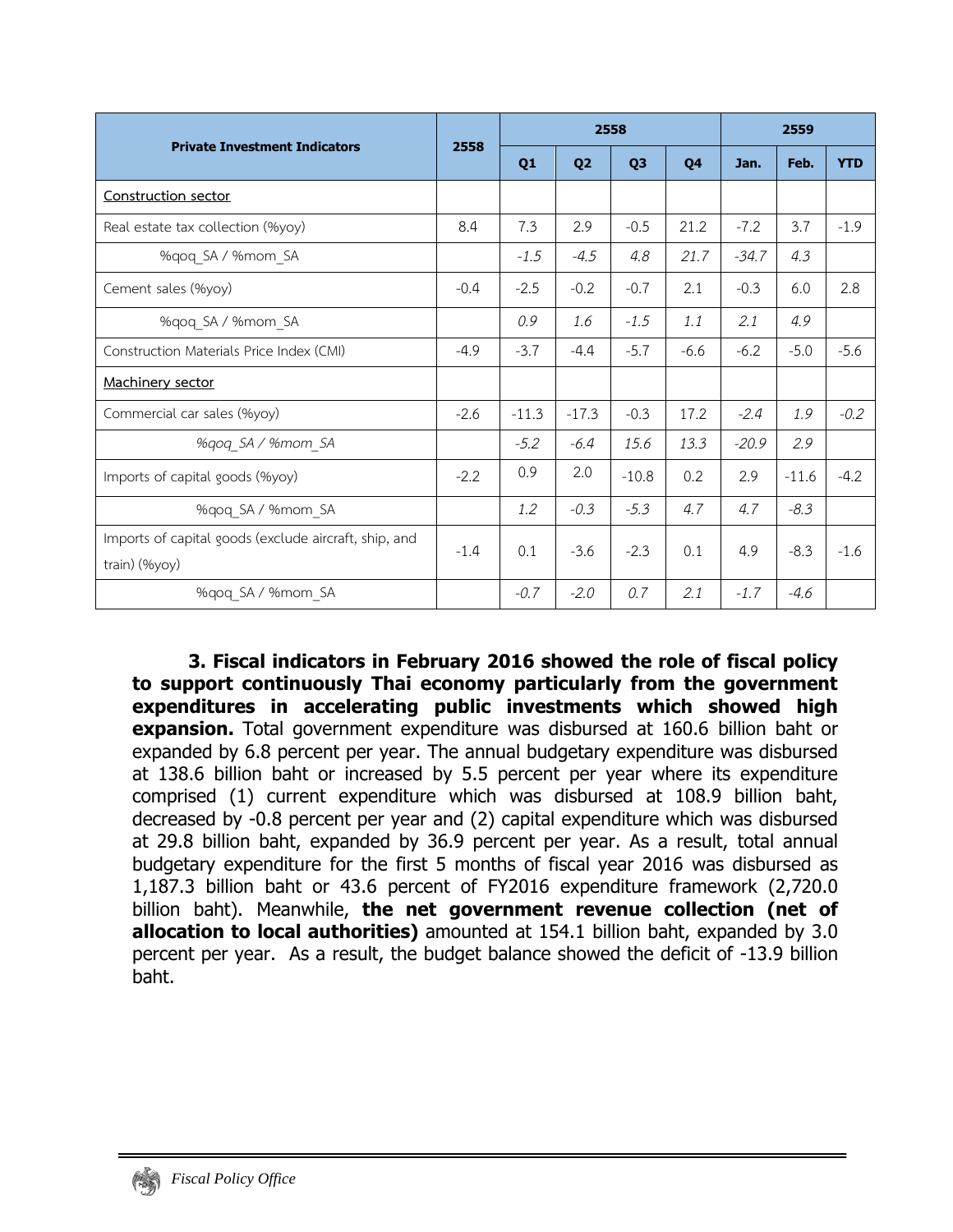|                                                                     |          |             | <b>FY2015</b> |             |             | FY 2016     |          |         |             |  |  |
|---------------------------------------------------------------------|----------|-------------|---------------|-------------|-------------|-------------|----------|---------|-------------|--|--|
| <b>Fiscal Sector Indicators</b><br>(Billion Baht)                   | FY2015   | Q1/         | Q2/           | Q3/         | Q4/         | Q1/         |          | Feb.    | <b>FYTD</b> |  |  |
|                                                                     |          | <b>FY15</b> | <b>FY15</b>   | <b>FY15</b> | <b>FY15</b> | <b>FY16</b> | Jan.     |         |             |  |  |
| Net Government Revenue<br>(net of local authorities'<br>allocation) | 2,207.5  | 507.5       | 469.9         | 652.5       | 577.5       | 585.7       | 158.2    | 154.1   | 898.1       |  |  |
| $(%y-o-y)$                                                          | 6.4      | 0.8         | 7.5           | 7.2         | 9.9         | 15.4        | $-1.5$   | 3.0     | 9.8         |  |  |
| Total government<br>expenditure                                     | 2,601.4  | 844.1       | 617.6         | 569.6       | 570.1       | 890.9       | 259.9    | 160.6   | 1,311.4     |  |  |
| $(%y-o-y)$                                                          | 5.7      | 1.6         | 11.7          | 10.7        | 1.6         | 5.5         | 20.5     | 6.8     | 8.4         |  |  |
| Annual budgetary<br>expenditure                                     | 2,378.1  | 766.4       | 557.7         | 529.4       | 524.6       | 807.7       | 241.0    | 138.6   | 1,187.3     |  |  |
| $(%y-o-y)$                                                          | 5.9      | 0.7         | 15.6          | 11.1        | $-0.3$      | 5.4         | 21.8     | 5.5     | 8.4         |  |  |
| Current expenditure                                                 | 2,106.6  | 725.1       | 481.0         | 452.3       | 448.1       | 739.6       | 220.8    | 108.9   | 1,069.3     |  |  |
| $(%y-o-y)$                                                          | 7.4      | 12.5        | 7.3           | 8.1         | $-0.7$      | 2.0         | 22.0     | $-0.8$  | 5.3         |  |  |
| Capital expenditure                                                 | 271.6    | 41.3        | 76.7          | 77.1        | 76.4        | 68.1        | 20.1     | 29.8    | 118.0       |  |  |
| $(%y-o-y)$                                                          | $-4.4$   | $-64.6$     | 123.2         | 32.4        | 2.1         | 65.0        | 19.6     | 36.9    | 47.7        |  |  |
| <b>Budget Balance</b>                                               | $-402.3$ | $-347.3$    | $-138.9$      | 89.4        | $-5.5$      | $-307.1$    | $-108.0$ | $-13.9$ | $-429.0$    |  |  |

**4. Exports in February 2016 improved** as **the export value** was amounted at 19.0 billion USD, expanded by 10.3 percent per year and expanded by 17.6 percent per month after seasonal adjustment. The expansion of this export value came from temporary exported goods in some special commodities such as gold and weapons. Consequently, export value after excluding gold showed an expansion of 0.2 percent per year. The exports this month expanded in almost all destinations particularly main trade partners such as Japan, EU, U.S.A., Hong Kong, and ASEAN-5 where the export expansion mainly came from commodities in agro industry such as canned and processed fruits and vegetables, sugar cane, and gem and jewellery. Meanwhile**, import value** was amounted at 14.0 billion USD or contracted by -16.8 percent per year. As such, the greater exports compared to that of imports resulted in **the trade surplus** of 5.0 billion USD in February 2016.

| Main trading partners (16 countries) | 2015    |         | 2015           |                | 2016           |         |        |            |
|--------------------------------------|---------|---------|----------------|----------------|----------------|---------|--------|------------|
| (Export share 2014 >> 15)            |         | Q1      | Q <sub>2</sub> | Q <sub>3</sub> | Q <sub>4</sub> | Jan.    | Feb.   | <b>YTD</b> |
| Exports to the world (%yoy)          | $-5.8$  | $-4.7$  | $-5.0$         | $-5.3$         | $-8.1$         | $-8.9$  | 10.3   | 0.7        |
| $1.05A(10.5\%>>11.2\%)$              | 0.7     | 5.6     | 2.6            | 0.2            | $-4.9$         | $-8.5$  | 0.3    | $-4.2$     |
| 2.China (11.0% >> 11.1%)             | $-5.4$  | $-14.4$ | 1.2            | $-1.0$         | $-6.3$         | $-6.1$  | $-7.6$ | $-6.9$     |
| 3. Japan (9.6% >> 9.4%)              | $-7.7$  | $-9.2$  | $-3.9$         | $-7.9$         | $-9.6$         | $-10.1$ | 34.8   | 12.1       |
| 4.EU $(9.2\% >> 9.3\%)$              | $-5.7$  | $-3.9$  | $-8.4$         | $-4.4$         | $-5.9$         | $-2.4$  | 4.1    | 0.8        |
| 5. Malaysia (5.6% >> 4.8%)           | $-20.2$ | $-14.7$ | $-18.3$        | $-18.7$        | $-28.5$        | $-18.5$ | $-0.3$ | $-9.8$     |
| 6. Hong Kong $(5.6\% >> 5.5\%)$      | $-6.2$  | $-11.5$ | $-9.0$         | $-2.0$         | $-1.9$         | $-13.9$ | 16.8   | 2.0        |

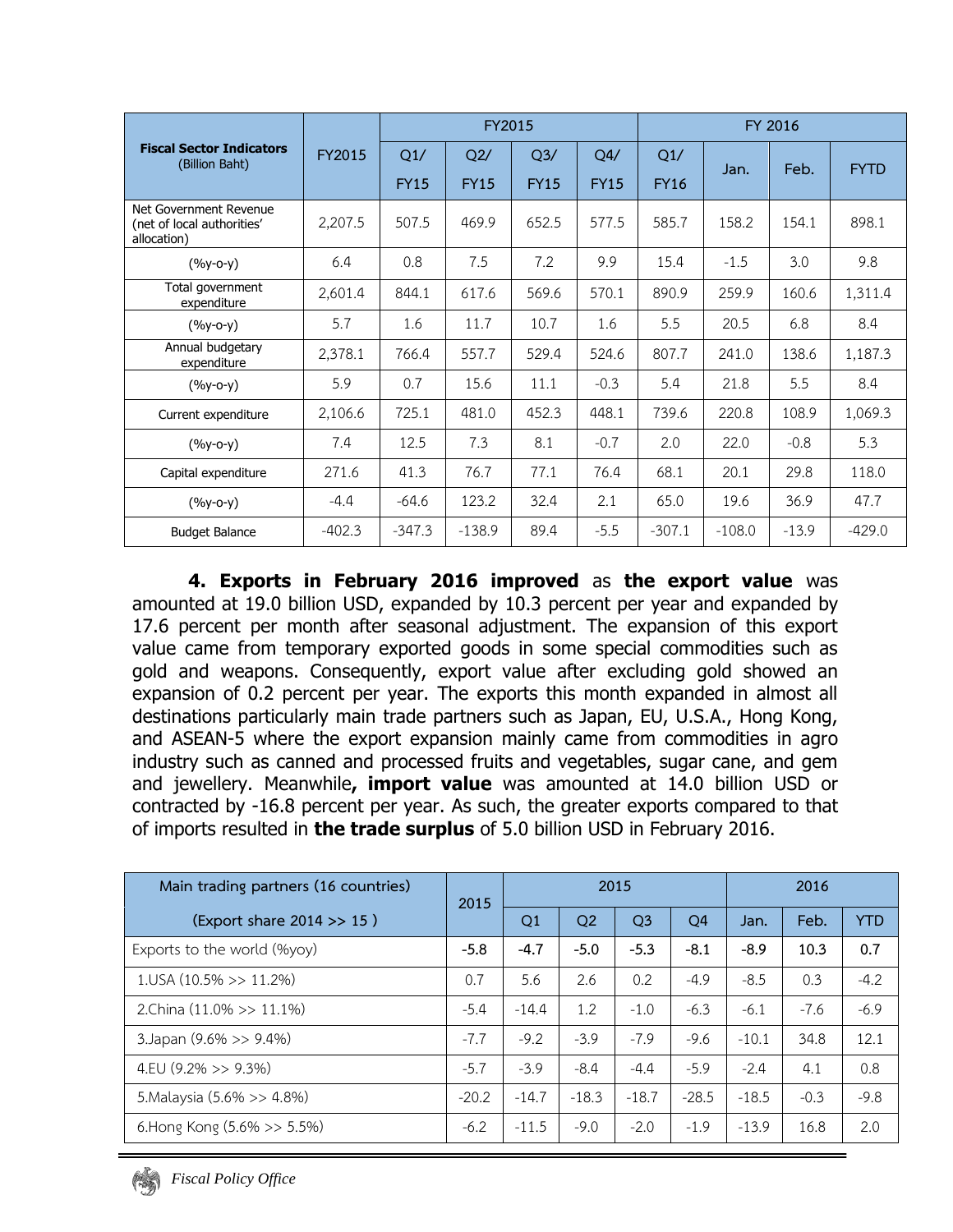| Main trading partners (16 countries) | 2015    |         |         | 2015           |                | 2016    |         |            |  |
|--------------------------------------|---------|---------|---------|----------------|----------------|---------|---------|------------|--|
| (Export share 2014 >> 15)            |         | Q1      | Q2      | Q <sub>3</sub> | Q <sub>4</sub> | Jan.    | Feb.    | <b>YTD</b> |  |
| 7. Middle East (5.1% >> 4.8%)        | $-10.0$ | $-6.4$  | $-23.7$ | $-6.4$         | $-3.0$         | $-12.1$ | $-11.2$ | $-11.6$    |  |
| 8. Australia (4.8% >> 5.3%)          | 5.3     | 10.1    | 7.6     | 8.4            | $-3.5$         | 13.6    | 1.3     | 6.6        |  |
| 9. Singapore (4.6% >> 4.1%)          | $-16.2$ | $-5.4$  | 0.3     | $-26.1$        | $-31.0$        | $-35.4$ | 109.1   | 25.6       |  |
| 10. Indonesia (4.2% >> 3.7%)         | $-17.6$ | $-15.4$ | $-20.6$ | $-21.0$        | $-12.7$        | $-1.3$  | 13.8    | 6.3        |  |
| 11. Africa (3.7% >> 3.2%)            | $-20.2$ | $-14.5$ | $-15.9$ | $-22.1$        | $-27.9$        | $-10.2$ | $-21.7$ | $-16.6$    |  |
| 12. Vietnam (3.5% >> 4.2%)           | 13.0    | 17.7    | 16.7    | 8.3            | 10.9           | $-1.8$  | 6.7     | 2.2        |  |
| 13. Philippines (2.6% >> 2.8%)       | 2.1     | 7.4     | $-3.4$  | $-6.4$         | 10.8           | 7.9     | 19.1    | 13.6       |  |
| 14. India (2.5% >> 2.5%)             | $-5.7$  | 6.1     | $-4.8$  | $-11.5$        | $-11.8$        | $-5.6$  | $-18.4$ | $-12.3$    |  |
| 15. South Korea (2.0% >> 1.9%)       | $-9.2$  | 0.6     | $-16.4$ | $-10.7$        | $-8.6$         | $-9.2$  | $-12.3$ | $-10.8$    |  |
| 16. Taiwan (1.8% >> 1.6%)            | $-12.0$ | 4.7     | $-11.5$ | $-15.3$        | $-23.1$        | $-31.4$ | $-15.4$ | $-24.3$    |  |
| PS.ASEAN-9 (26.1% >> 25.7%)          | $-7.2$  | $-2.5$  | $-5.9$  | $-10.6$        | $-9.3$         | $-8.8$  | 16.6    | 3.5        |  |
| PS.ASEAN-5 $(17.0\% >> 15.3\%)$      | $-15.1$ | $-9.5$  | $-11.8$ | $-19.5$        | $-19.1$        | $-14.9$ | 31.8    | 7.2        |  |
| PS.CLMV $(9.1\% >> 10.4\%)$          | 7.7     | 10.5    | 5.5     | 7.2            | 7.9            | 1.2     | $-5.8$  | $-2.3$     |  |

**5. Supply side expanded from tourism sector** as reflected by **the number of inbound foreign tourists** in February 2016 which was recorded at 3.1 million persons, expanded consecutively by 16.0 percent per year or increased by 4.0 percent per month after seasonal adjustment. The good expansion was mainly caused by tourists from East Asia and Europe which expanded 2 months consecutively while tourists from Russia turned to be the first expansion in 22 months since April 2014. However, tourists from Oceania contracted by -2.3 percent per year as tourists from Australia continued to decline. Meanwhile, the **Agricultural Production Index (API)** showed a contraction of -2.0 percent per year mainly from agricultural products i.e. paddy, cassava, corn, and oil palm. **Manufacturing Production Index (MPI)** contracted by -1.6 percent per year but expanded by 1.9 percent per month after seasonal adjustment. **Thai Industries Sentiment Index (TISI)** was at 85.1 points lower from previous month due to an anxiety of purchase power decelerated in regions, drought problem, and global economic slowdown.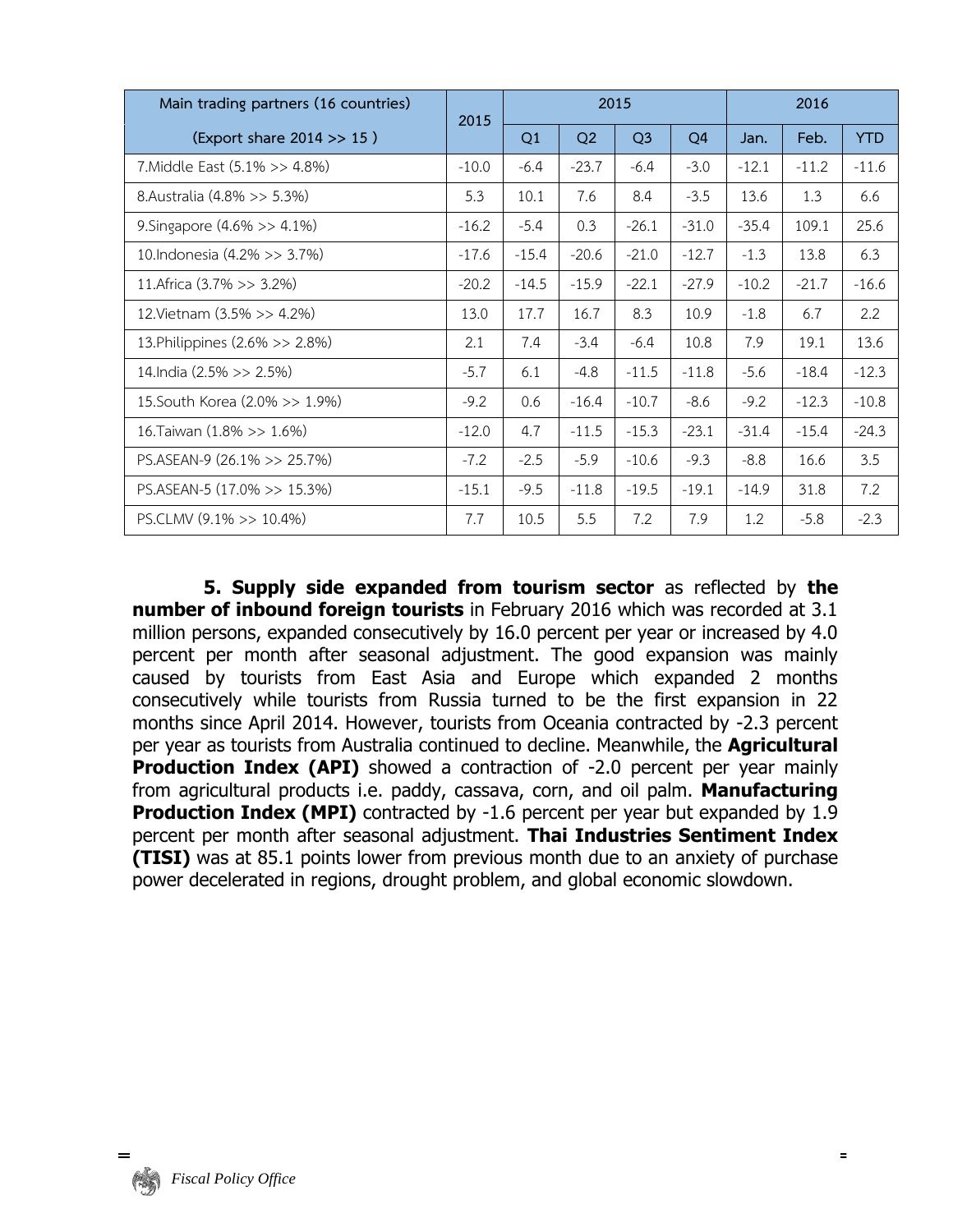|                                                     | 2015   |      |                | 2015           |                | 2016    |        |        |  |
|-----------------------------------------------------|--------|------|----------------|----------------|----------------|---------|--------|--------|--|
| <b>Supply Side Indicators</b>                       |        | Q1   | Q <sub>2</sub> | Q <sub>3</sub> | Q <sub>4</sub> | Jan.    | Feb.   |        |  |
| Agricultural Production Index (%yoy)                | $-4.9$ | 2.0  | $-10.7$        | $-11.9$        | $-2.0$         | $-0.9$  | $-2.0$ | $-1.4$ |  |
| %gog SA / %mom SA                                   |        | 1.0  | $-11.5$        | 2.1            | 5.5            | $-15.3$ | $-2.8$ |        |  |
| Manufacturing Production Index (%yoy)               | 0.3    | 0.4  | $-0.3$         | 0.9            | 0.3            | $-3.5$  | $-1.6$ | $-2.6$ |  |
| %gog SA / %mom SA                                   |        | 0.3  | $-2.0$         | 1.1            | 0.9            | $-4.1$  | 1.9    |        |  |
| Thai Industries Sentiment Index (TISI)<br>(percent) | 85.8   | 89.6 | 85.2           | 82.7           | 86.0           | 86.3    | 85.1   | 85.7   |  |
| Number of Inbound Tourists (%yoy)                   | 20.4   | 22.8 | 36.9           | 24.9           | 3.7            | 15.0    | 16.0   | 15.5   |  |
| %gog SA / %mom SA                                   |        | 4.2  | 7.7            | $-1.8$         | $-6.3$         | 8.2     | 4.0    |        |  |

**6. Internal stabilities remained favourable and external stabilities remained robust. Headline inflation** in February 2016 was -0.5 percent per year due to declining in retail domestic oil prices which affected LNG prices, bus fares between provinces to decline. In addition, electrical prices were adjusted to decline due to energy prices. Meanwhile, prices of meat and fruits and vegetables increased due to Chinese New Year festival. **Core inflation** was 0.7 percent per year higher than that of previous month. **Meanwhile, unemployment rate** was 0.9 percent of total labor force or equivalent to 340,000 unemployed persons. **Public debt to GDP** at the end of January 2016 stood at 44.1 percent of GDP below the Fiscal Sustainability Framework of 60 percent to GDP. **External economic stability** remained robust reflecting the resilient ability to risk from the volatilities in global economy as **the international reserves** at the end of February 2016 were high at 168.0 billion USD, or approximately 3.1 times of short-term external debt.

| <b>Macroeconomic Stability</b>                                | 2015   |        |        | 2015           |                |        | 2016   |            |  |  |
|---------------------------------------------------------------|--------|--------|--------|----------------|----------------|--------|--------|------------|--|--|
| <b>Indicators</b>                                             |        | Q1     | Q2     | Q <sub>3</sub> | Q <sub>4</sub> | Jan.   | Feb.   | <b>YTD</b> |  |  |
| <b>Internal Stability</b>                                     |        |        |        |                |                |        |        |            |  |  |
| Headline Inflation (%yoy)                                     | $-0.9$ | $-0.5$ | $-1.1$ | $-1.1$         | $-0.9$         | $-0.5$ | $-0.5$ | $-0.5$     |  |  |
| Core Inflation (%yoy)                                         | 1.1    | 1.5    | 1.0    | 0.9            | 0.8            | 0.6    | 0.7    | 0.6        |  |  |
| Unemployment rate (% of total labor<br>force)                 | 0.9    | 1.0    | 0.9    | 0.9            | 0.8            | 0.9    | 0.9    | 0.9        |  |  |
| Public debt (% of GDP)                                        | 44.4   | 43.3   | 42.8   | 43.3           | 44.4           | 44.1   | n.a.   | 44.1       |  |  |
| <b>External Stability</b>                                     |        |        |        |                |                |        |        |            |  |  |
| Current Account Balance (Billion USD)                         | 34.8   | 8.4    | 6.1    | 7.2            | 13.1           | 4.1    | n.a.   | 4.1        |  |  |
| International Reserves (Billion USD)                          | 156.5  | 156.3  | 160.3  | 155.5          | 156.5          | 160.1  | 168.0  | 168.0      |  |  |
| Net Forward (Billion USD)                                     | 11.7   | 19.6   | 18.4   | 13.3           | 11.7           | 9.2    | 10.2   | 10.2       |  |  |
| International reserves to short term<br>external debt (times) | 2.8    | 3.0    | 2.9    | 2.9            | 3.0            | 3.1    | n.a.   | 3.1        |  |  |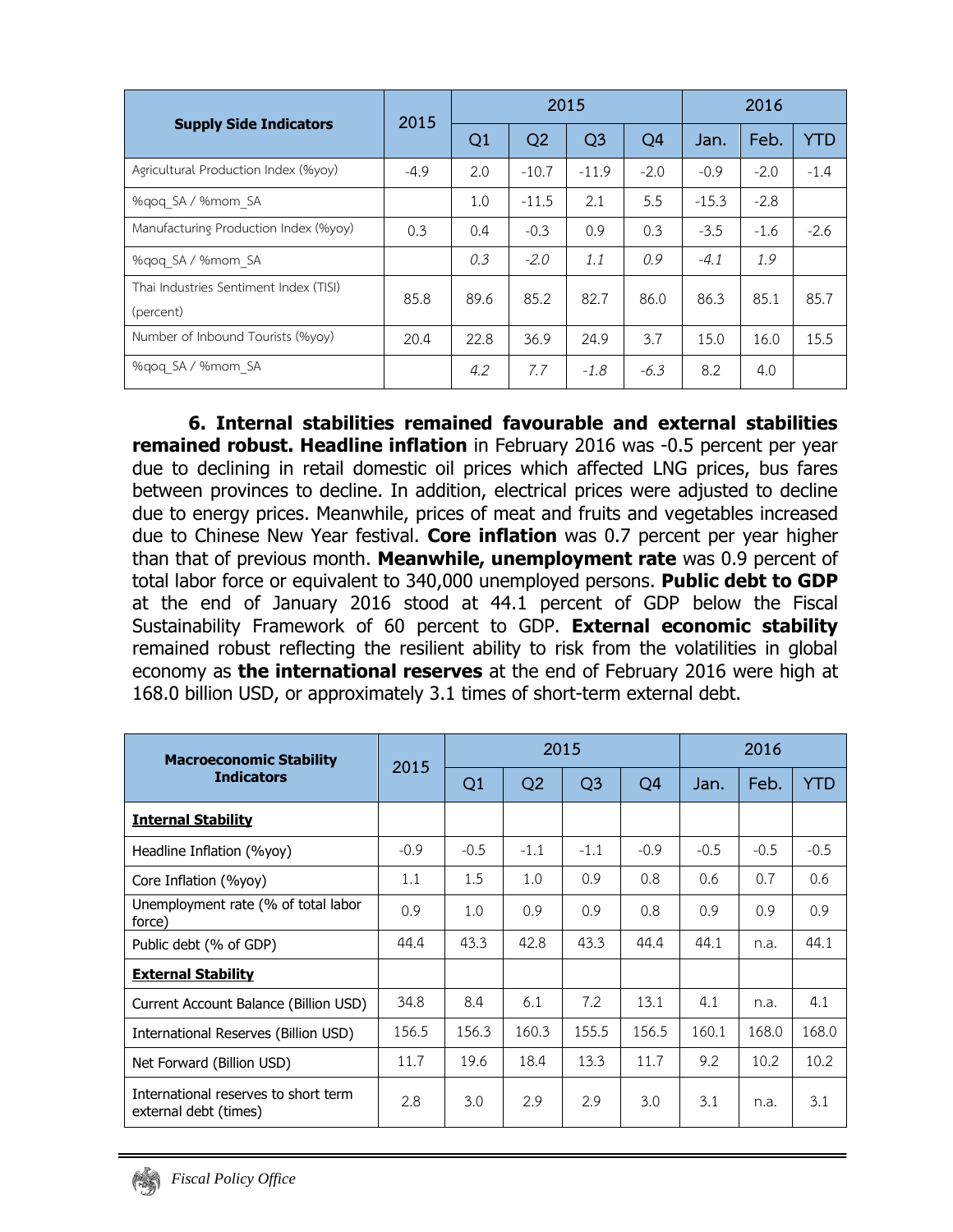Financial and fiscal measures that the Ministry of Finance carried forward due to the government policy and launched in September 2015 onwards would help support economic growth of Thailand in previous year and 2016. Measures taken and progress as of 28 March 2016 are as follows:

**1. Project of strengthening grass-root economy under the People's State approach** by providing 79,556 village and urban community funds under the 35-billion-baht budget in which each village fund would be allocated budget up to 500,000 baht via the National Village and Urban Community Fund Office for investing in community infrastructure such as rice warehouse and mill, water reservoirs, and agricultural processing machines. It will also be spent on various activities to enhance local workers' potential and upgrade the quality of life of residents. Recently, Committee of the National Village and Urban Community Fund has issued criteria for eligible projects and has been considering and verify potential projects.

**2. Measures to improve the well-being of low-income people and the measures to stimulate small public-sector projects.** The goals of these measures are to distribute the investment, increase employment and economic activities in provinces and push forward the local and regional development, which will stimulate people's spending, mitigate any impact on low-income people and accelerate public investments. The measures consist of

**2.1 Measures to improve the well-being at the village level (Soft loan via the village funds with the interest rate of 0 percent and the credit line of 60,000 million Baht).** The most recent data showed that total approved loan amounted 47,846 million baht was gave to 3,023,421 low-income people. This amount comprised (1) the Government Savings Bank which had approved 25,570 million baht in loan to 25,728 Village Funds, and the Village Funds gave loan to 1,631,186 low-income people amounted 21,342 million Baht, and (2) Bank for Agriculture and Agricultural Co-operatives (BAAC) which had approved 22,276 million baht in loan to 22,519 Village Funds and the Village Funds gave loan to 1,392,235 low-income people amounted 22,276 million Baht.

**2.2 Measures to improve the well-being at the Tambon (sub-district) level (5 Million Baht per Sub-District with the budget framework of 36,275 Million Baht).** As of 25 March 2016 the approved budget was totaled at 35,825 million baht or 98.8 percent of budget framework. The budget of contracted projects was amounted at 33,342 million baht which was disbursed at 17,104 million baht.

 **2.3 Measures to accelerate budget disbursements for existing and new small government projects below 1 million Baht with budget of 40,000 million baht).** Contracted projects were worth 33,587 million baht and were disbursed at 31,576 million baht comprised (1) mid-year budget of 2015 which was disbursed at 21,344 million baht and (2) budget of 2016 which was disbursed at 10,232 million baht (as of 25 March 2016).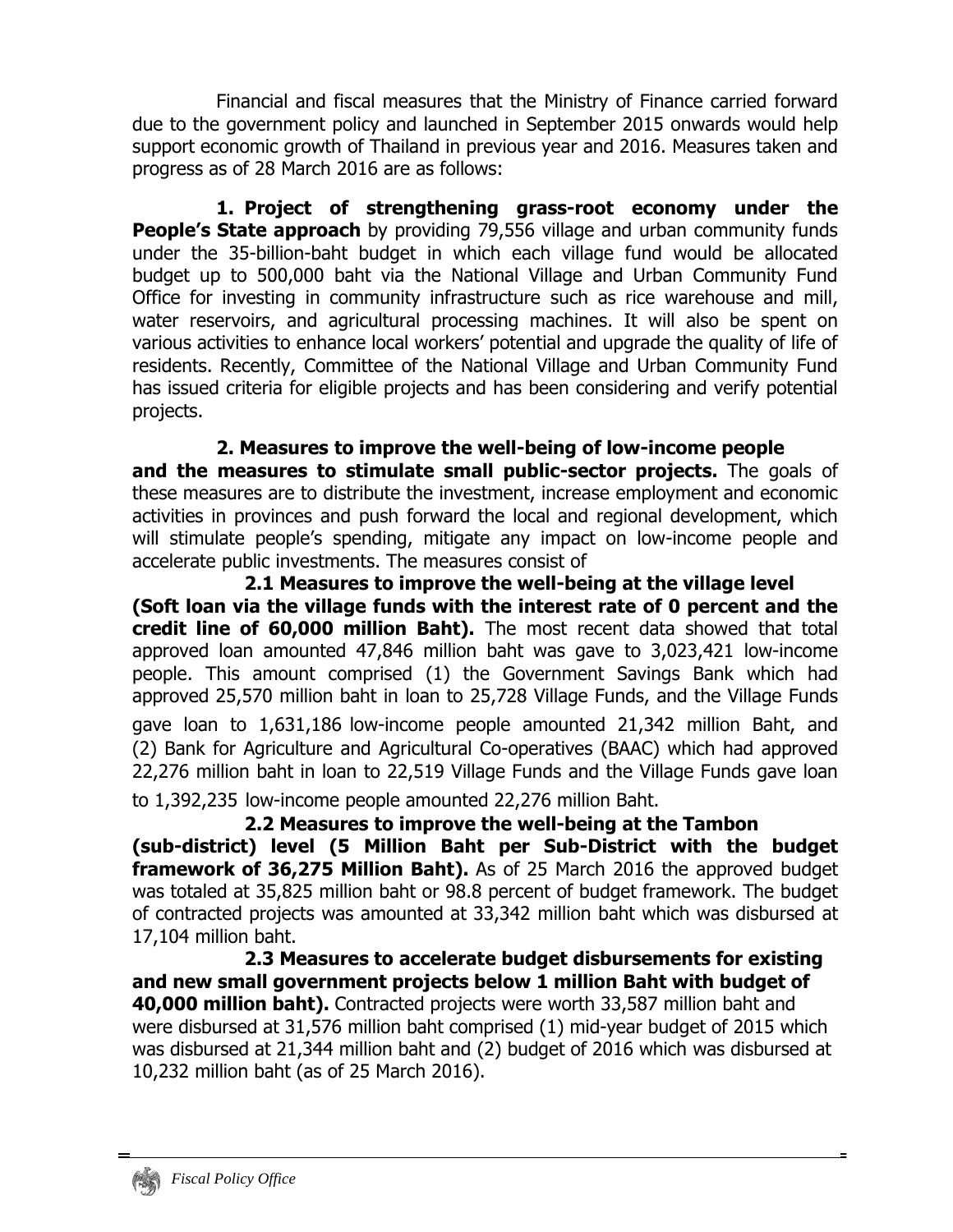**3. Short-term financial and fiscal measures to encourage SMEs competitiveness enhancement**.

**3.1 Soft loan for working capital for SMEs (Soft Loan SMEs with the interest rate of 4 percent for 7 years with the budget of 150,000 million Baht).** The total budget of 150,000 million baht was fully utilized to 21,504 SMEs entrepreneurs**.**

**3.2 Project of loan guarantee for PGS-5 (revised) (Credit 30 percent per port would be guaranteed by the Thai Credit Guarantee Corporation (TCG) with the limit of 100,000 million baht.** As of 28 March 2016**,** the TCG guaranteed loans of 61,690 million Baht to 14,513 SMEs entrepreneurs.

**4. Financial and fiscal measures to stimulate real estate sector.**  The goal is to boost real estate sector and to help low-income earners buy houses and be homeowner.

 **4.1 Loan measure for low-and medium-income earners,** the Government Housing Bank (GHB) has received the applications since 19 October 2015. As of 28 March 2016, GHB has approved loan for 15,189 applicants worth 21,026 million Baht.

**4.2 Soft loans for lower-income first-home buyers under People's State approach** (approved by the cabinet on 22 March 2016) to help people especially low-income people covering government servants, soldiers, policemen, academic personnel, and people who earn uncertain salary or become freelance, who have never owned any real estate to own their real estate as homeowner. It also covers loans for housing repair and/or enlargement purposes. Such loans are provided through state-owned bank's housing soft loan project. Currently, there are 298 loan applicants worth 262.9 million baht and Government Housing Bank has approved loans worth 8.79 million baht to 10 applicants.

------------------------------------------------------------